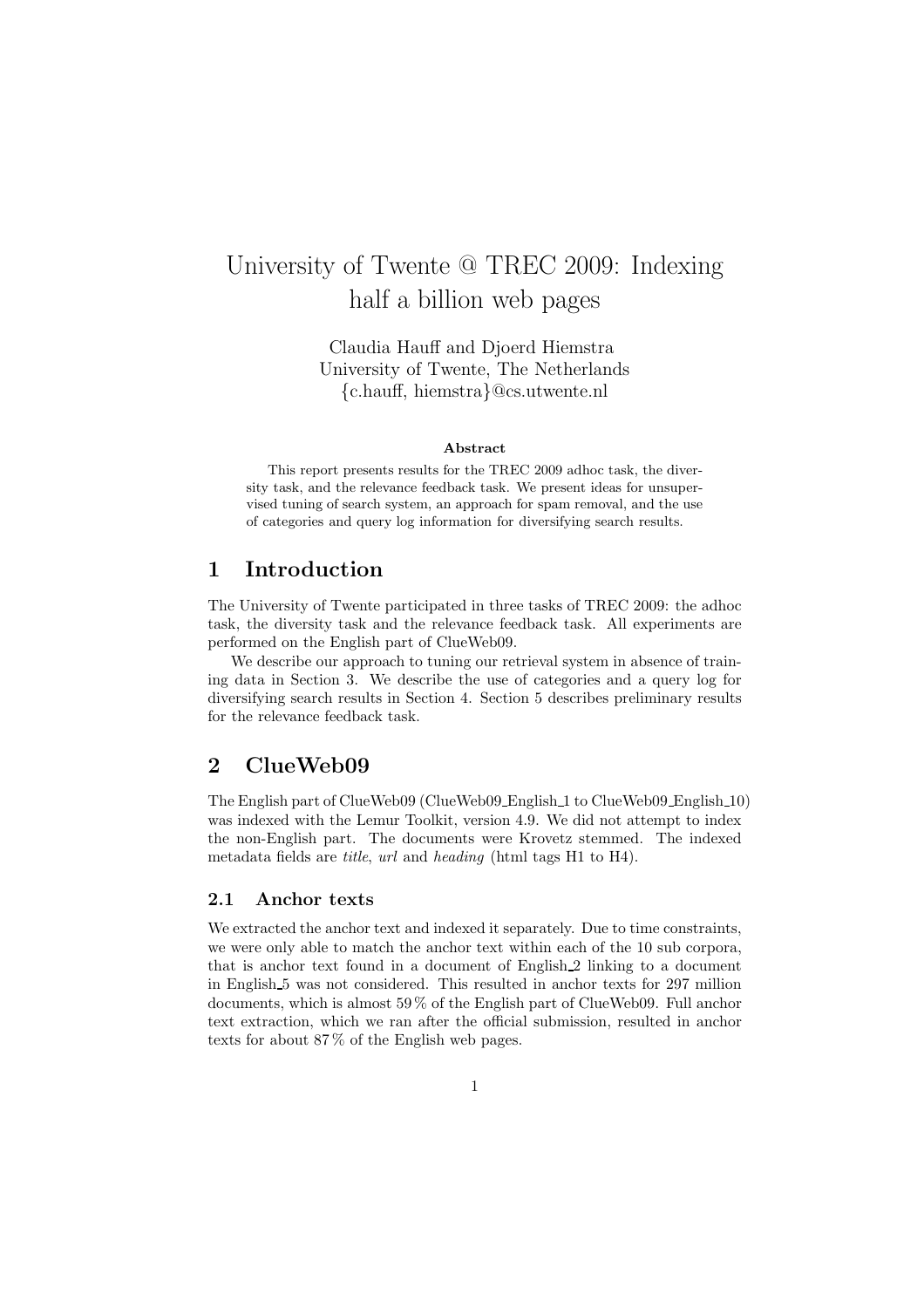## 2.2 Spam Detection

A collection crawled from the Web is likely to contain a considerable amount of spam pages. Many approaches exist to identify spam pages based on page content, hyperlink structure, URL form, the similarity between pages of a single host and combinations of those features  $[1, 2, 3, 4]$ . For the TREC experiments we implemented a basic spam detection mechanism, that relies on page content, page title features and URL form.

In a first step, we determined the number of different host names in the corpus. In total, we found more than 18 million host names among the English part of ClueWeb09, many with 1 or 2 pages only. While 47.78% of hosts contain 1 page only, together those pages amount to only 1.71% of all pages in the corpus. A total of 99.58% of hosts contain less than 1000 pages, and 96.75% of hosts have less than 100 pages. We concentrated our efforts of detecting spam on the small percentage of hosts with 100 or more pages in the English part of the ClueWeb09 corpus. The total number of those hosts is 589, 343. Together, they make up 75.02% of all pages in the corpus. Each of the hosts with 100 or more pages is classified as either a spam host or a no-spam host. This result is then used to postprocess the retrieval results – all documents belonging to a host classified as spam are filtered out and lower ranked results are used to fill the gap. When a document belongs to a host that was not classified it is also filtered out.

Problematic is the lack of training data for ClueWeb09. We relied on the judgments of the Web Spam Challenge in 2006 and 2007<sup>1</sup>, where a corpus of documents (UK domain) was labelled as spam/no-spam on the host level. When combining the training and test data provided, we find 296 spam hosts in ClueWeb09 with ten or more pages. If the minimum page count per host is set to 100 pages, we find 136 spam hosts. To boost the number of positive (i.e. spam) training examples, we manually judged sampled host names from the ClueWeb corpus and found another 75 spam hosts, thus in total we have 371 positive spam examples with 10 or more documents. During the judging process we also identified 442 negative (no-spam) training examples.

The document features we rely on, include the document length, the title length, the ratio between plain text and HTML text, the ratio between plain text and anchor text, the number of digits in a URL, etc. For hosts with more than 100 pages in the corpus, we sample 100 pages and determine a total of 28 features for each sampled document. Then, as host features we rely on the mean and the standard deviation of each feature, resulting in a total of 56 features for each host. Given the features and the training examples we use Weka and its C4.5 implementation (called J48) to derive a decision tree. Two variations are tested, namely J48 and a cost-sensitive variety of J48 that punishes the error spam host classified as no spam 5 times as much as vice versa. The latter classifier is thus more strict, we will denote it CS5.

To evaluate both algorithms, we performed 10-fold cross-validation. For the J48 approach, 78.23% of the instances are classified correctly. The CS5 approach

 $1$ http://webspam.lip6.fr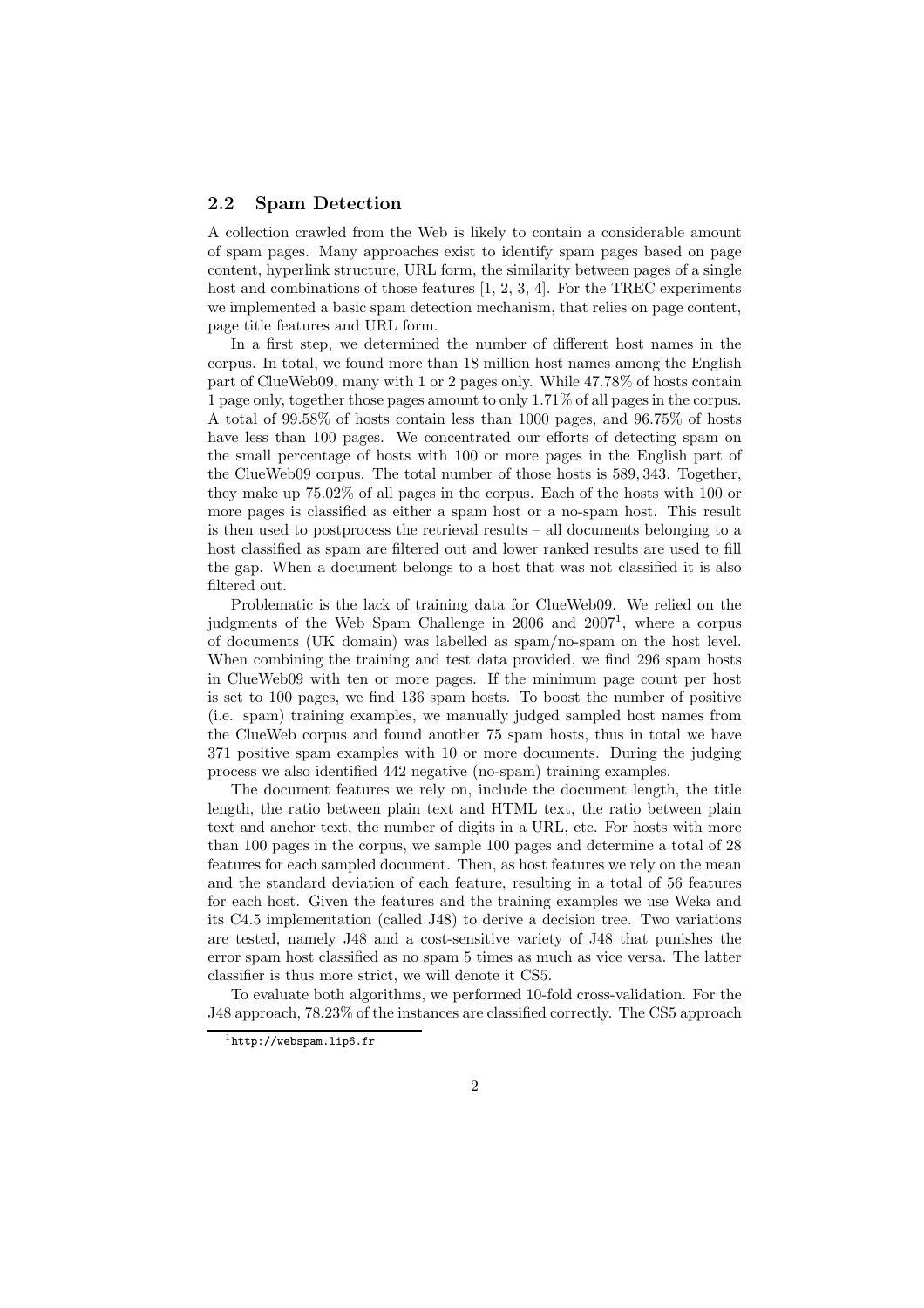|                         | classified as |             |                         | classified as |             |  |
|-------------------------|---------------|-------------|-------------------------|---------------|-------------|--|
|                         | NO-SPAM       | <b>SPAM</b> |                         | NO-SPAM       | <b>SPAM</b> |  |
| $NO-SPAM$<br>examples   | 353           | 89          | NO-SPAM<br>examples     | 305           | 137         |  |
| <b>SPAM</b><br>examples | 88            | 283         | <b>SPAM</b><br>examples | 54            | 317         |  |
| (a) $J48$               |               |             | b) CS5                  |               |             |  |

Table 1: Confusion matrices of spam versus no-spam examples based on 10-fold cross-validation.

yielded 76.51% correctly classified. Though CS5 leads to less correctly classified examples, it filters out more spam hosts as can be seen in the confusion matrices of Table 1. We tested both approaches in our submitted runs. Given the trained decision tree, all hosts with 100 or more pages in the corpus were classified as either spam or no-spam. For the J48 approach, out of 589,343 hosts, 440,043 (74.66%) hosts were found to be no-spam, 25.34% were identified as spam. Conversely, for CS5, 351,307 (59.61%) were labeled as no-spam, while  $40.39\%$ were identified as spam hosts.

# 3 Adhoc Track

In the adhoc task, we rely on an automatic evaluation approach proposed by Soboroff et al. [6], called Random Sampling (RS) to select the best retrieval strategy from a mix of retrieval approaches. We derive a number of retrieval runs, based on different retrieval methods such as Okapi, Language modeling, but also based on different indexed fields, e.g. the title field, the anchor text index, etc. Then, RS is employed to estimate which of those systems performs best. In previous work, RS was found to perform well to find the poor and average systems, while severely misjudging the best systems. We found in experiments with more diverse and more recent data sets, that this is only a significant problem in cases where manual systems are included in the pool of systems.

Apart from estimating the best retrieval method, we also face the issue of merging the results. The indices are on 10 different machines, thus at one point we need to merge the ranked lists of results. In Figure 1 the overall system is depicted. Each query is sent to the 10 indices  $C_1$  to  $C_{10}$  and m different retrieval methods are applied, resulting in  $m$  different result lists. Then, spam detection is applied to each ranked list and those documents, determined to be spam are filtered out and removed from the list. We deal with each set of result lists separately, RS is applied to estimate which of those is the best performing one. Then, the 10 result lists are merged to form the final result list.

Merging was tested in three flavours: (i) normalizing of retrieval scores by ZMUV (zero mean, unit variance) and merging of the results based on the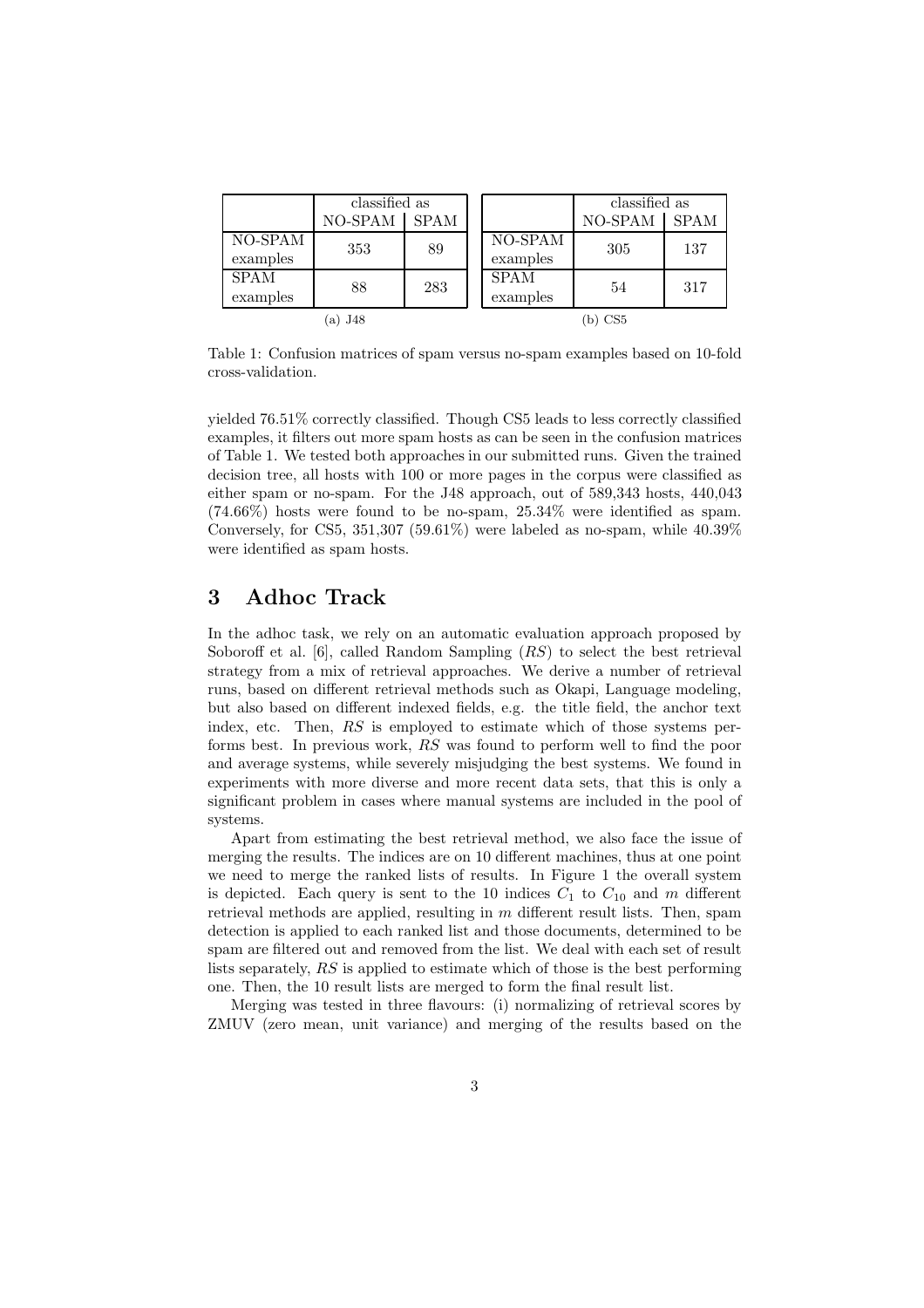

Figure 1: Retrieval chain of the adhoc task.

normalized scores, (ii) round robin merging, by first taking the top result of each index, then the second of each index and so on to possibly diversify the results and (iii) to merge the unnormalized scores.

In order for RS to be useful, there should be a relatively large number of retrieval runs to rank, but also the runs should differ in their results. For instance, it may not be very useful to derive 20 Okapi runs, that only differ in their parameter settings. We attempted to derive a variety of retrieval runs. As basic retrieval approach we rely on Dirichlet smoothed language modeling. We derived 28 runs for each of the 10 corpora including runs based on document title, anchor text, non-uniform document priors, pseudo-relevance feedback, etc.

Submitted as official runs were the runs listed in Table 2. For *twCSrs9N* the results are filtered according to CS5 and ZMUV merging is employed. For run *twCSrsR* merging was performed in a round robin manner. Merging without normalization and J48 spam detection was tested in run *twJ48rsU*. Round robin merging results in the best mean average precision, but merging without normalization results in better early precision.

| runID    | map    | bpref  | $\rm{P@5}$ | P@100  | eMAP   | eP@5   | eP@100 |
|----------|--------|--------|------------|--------|--------|--------|--------|
| twCSrs9N | 0.0297 | 0.1480 | 0.2080     | 0.0758 | 0.0217 | 0.2250 | 0.2421 |
| twCSrsR  | 0.0403 | 0.1700 | 0.2000     | 0.0960 | 0.0263 | 0.2200 | 0.2570 |
| twJ48rsU | 0.0284 | 0.1211 | 0.2760     | 0.0742 | 0.0200 | 0.2800 | 0.2501 |

Table 2: Overview of submitted adhoc runs.

# 4 Web Diversity Track

In the diversity task, we rely on categories and a query log to determine topic aspects.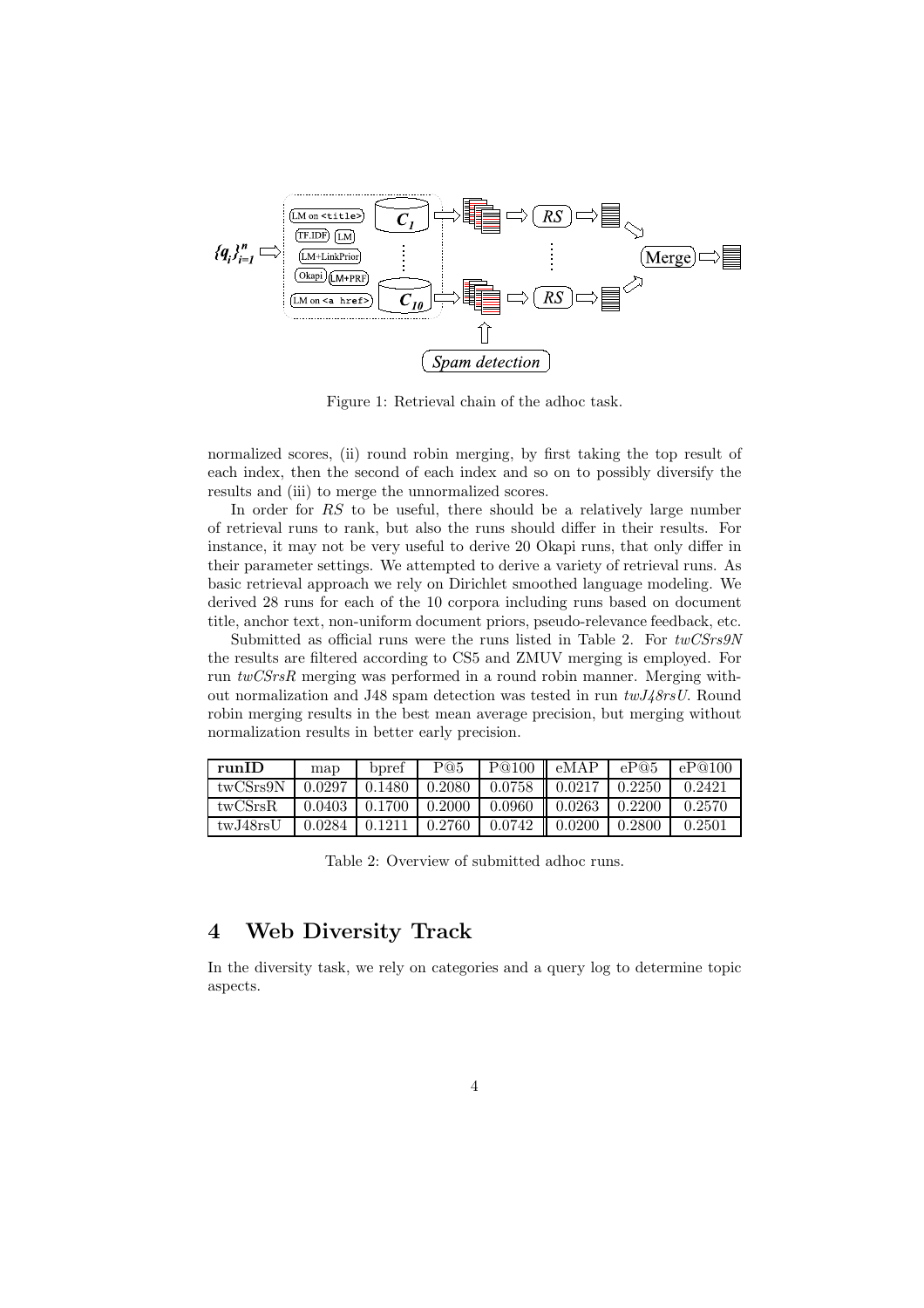## 4.1 Category & query log information

We derived a list of 98 categories from the Open Directory Project (ODP),<sup>2</sup> mostly consisting of single terms only, such as *education*, *animal*, etc. Then, we relied on Indri's Boolean AND operator, *#band*, to force the retrieval system to only return documents containing all query terms and the category term. This step was performed for each combination of query and category term(s). A ranking of category terms was determined by sorting them according to retrieval score of the top retrieved document. The five categories with the highest retrieval score were kept. For instance, for the query *solar panel* (wt09-45) and the subcorpus English 1, the top five categories found are *product*, *company*, *environment*, *video* and *research*.

As an alternative source of information, we used a query log consisting of over 21 million queries [5]. To respect the anonymity of the users, we used a stripped version of the query log that only contains the actual queries issued in random order (and none of the other metadata, such as user id and clicks). Each query was located in the log and the terms that co-occur with the query most often were determined. For instance, the query *dinosaurs* (wt09-14) occurred in the log as *dinosaurs* (194 times), *dinosaurs com* (12), *walking with dinosaurs* (9), *www dinosaurs com* (7), *the dinosaurs* (7), *dinosaurs tv show* (6), *dinosaurs pictures* (6), *types of dinosaurs* (6), *dinosaurs for kids* (6) and *dinosaurs the tv show*.

From each of the 50 queries, a number of new queries are derived, containing the original query string and one of the top five category terms and the query log terms respectively. Retrieval was performed for each query; subsequently those retrieval results were merged. Here, we performed round robin merging, as we do indeed want to cover different categories. Score normalization with subsequent merging might not bring about the desired results, if a particular aspect of a query has too low scores. This process is repeated for each corpus English 1 to English 10. In a final step, the results over the 10 corpora are merged.

## 4.2 Experimental results

The two runs officially submitted are described in Table 3. Spam detection was again used as a preprocessing step, the result merging occurred either in a round robin fashion (RBB) over the 10 subcorpora or according to normalized scores (RNB).

| runID      |       | $\alpha$ -ndcg@5   $\alpha$ -ndcg@10   $\alpha$ -ndcg@20   IA-P@5   IA-P@10   IA-P@20 |       |       |       |       |
|------------|-------|---------------------------------------------------------------------------------------|-------|-------|-------|-------|
| twCSodpRNB | 0.123 | 0.145                                                                                 | 0.167 | 0.062 | 0.063 | 0.056 |
| twCSodpRBB | 0.144 | 0.164                                                                                 | 0.193 | 0.067 | 0.062 | 0.061 |

Table 3: Overview of submitted TREC runs to diversity task.

<sup>2</sup>http://www.dmoz.org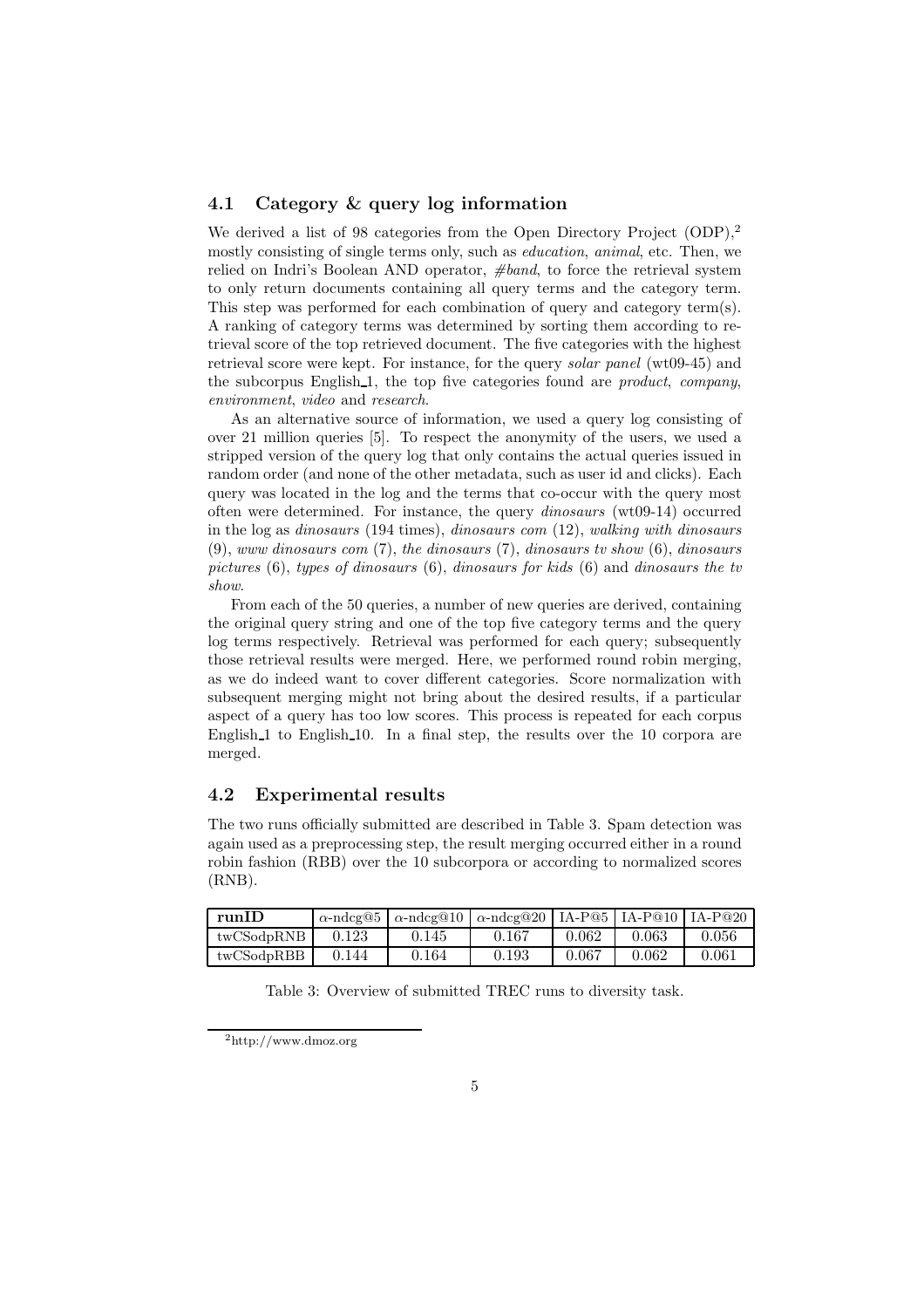# 5 Relevance Feedback Track

The Relevance Feedback track consists of two phases. In the first phase, for each query, five documents are identified that are judged by an assessor. In the second phase then, the knowledge gained of the (non-) relevance of those documents shall be exploited. For both phases the Category B data set was used.

## 5.1 Phase 1

We relied on Indri's query language for a baseline run with combinations of keywords, phrases and unordered windows of size 8 and 12. The top five documents, from different domains, retrieved per query were used. Thus, the only filtering performed was according to URL in order to avoid returning five very similar documents from the same domain. This run is *twen.1*. Of the top five documents of the 50 queries, fourteen had not a single relevant document among them while three had not a single non-relevant document among them. Thirteen queries had at least one highly relevant document.

The second submitted run *twen.2* is a keyword only Dirichlet smoothed language modeling run ( $\mu = 1500$ ), without domain filtering applied. Sixteen queries had not a single relevant document in the top five documents, two queries had not a single non-relevant document and twelve queries had at least one highly relevant document among them.

## 5.2 Phase 2

Given a number  $d = \{10, 50, 100, 250, 500\}$  of top retrieved documents from the baseline retrieval approach (LM with Dirichlet smoothing:  $\mu = 1500$ ), the  $t = \{5, 10, 20, 50, 100\}$  most discriminative terms in them are determined. For each parameter combination the expanded query is formed by adding the t most discriminative terms to the original query. Retrieval is performed, yielding runs  $r_1$  to  $r_{t \times d}$ .

Given the relevance judgments of five documents for each query, the quality of each  $r_i$  is determined in an adhoc fashion. The relevance of a document is either 2 (highly relevant), 1 (relevant) or 0 (not relevant). For each relevance judgment, the rank of the document in the run's top 1000 retrieved documents is determined. If the docid is not found, a value of 0 is assigned, if it is a highly relevant document, its score is  $2 \times (1000 - rank)$ , if it is relevant  $(1000 - rank)$ and if it is not relevant  $-0.5 \times (1000 - rank)$ . A run that does not contain any of the five judged documents is considered to be better than a run that contains one or more non-relevant documents but no relevant one.

The run of the  $t \times d$  runs that has the highest quality for a given set of relevance judgments is the run used for that particular query.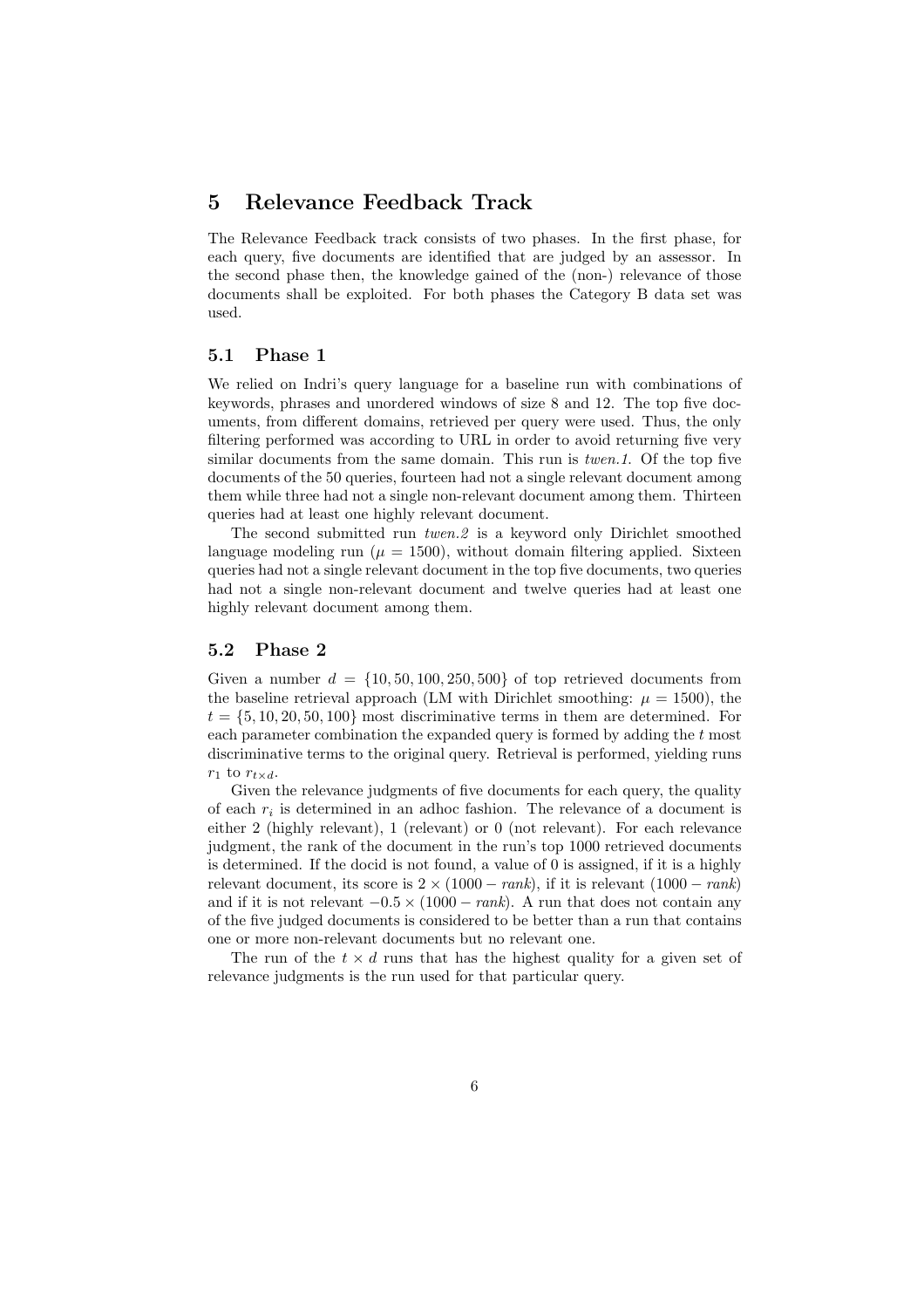## 5.3 Experiments

Spam detection (CS5) was performed as a post-processing step. Reranking by document length was switched on for *twen.ugTr.1*, *twen.twen.1* and *twen.UCSC.2*. The results of the submitted runs are described in Table 4. Each run is created by selecting the best (according to the given relevance judgments) expanded query run out of 25 possible ones.

| runID                                   | emap   | stAP                |
|-----------------------------------------|--------|---------------------|
| twen.twen.1                             | 0.0317 | 0.1528              |
| twen.twen.2                             | 0.0306 | $\overline{0.1344}$ |
| $\overline{\text{twen.} \text{ilps}.1}$ | 0.0369 | 0.1481              |
| twen.FDU.1                              | 0.0311 | 0.1415              |
| $t$ wen.YUIR.2                          | 0.0398 | 0.1384              |
| twen. ugTr.1                            | 0.0327 | 0.1297              |
| twen.UCSC.2                             | 0.0343 | 0.1294              |

Table 4: TREC runs submitted to the relevance feedback task.

# 6 Discussion

This report presents preliminary results for the TREC adhoc task, the diversity task, and the relevance feedback task. We investigated, amongst others, unsupervised tuning of our system and the use of categories and query log information for diversifying search results.

To deal with the new ClueWeb09 collection, we needed to acquire at least two skills that are unnecessary for tests on previous TREC collections. First, the data, even if only the English part is used, cannot be indexed on a single machine, requiring some cluster computing skills. Second, web spam seems to be a much bigger problem in ClueWeb09 than in previous (web) TREC collections, requiring some spam detection skills.

## Acknowledgements

The research was funded in part by MultimediaN. We are grateful to Yahoo Research, Barcelona, for contributing to our Hadoop cluster.

## References

[1] C. Castillo, C. Corsi, D. Donato, P. Ferragina, and A. Gionis. Query-log mining for detecting spam. In *AIRWeb '08: Proceedings of the 4th international workshop on adversarial information retrieval on the web*, pages 17–20, 2008.